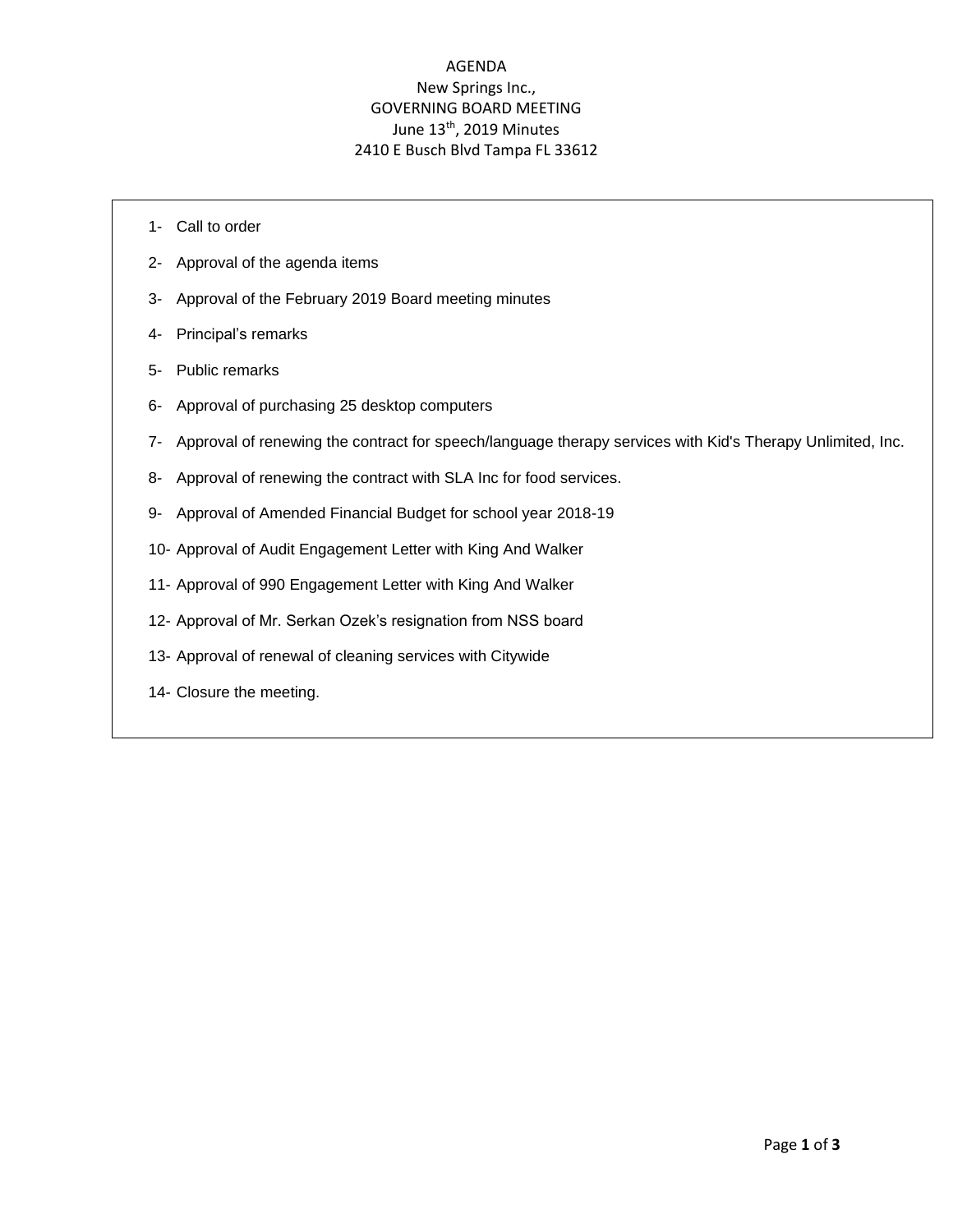## AGENDA New Springs Inc., GOVERNING BOARD MEETING June 13<sup>th</sup>, 2019 Minutes 2410 E Busch Blvd Tampa FL 33612

Additional Information New Springs Inc. Thursday, February 28<sup>th</sup> 2019 7:00pm

## **Issues/ Items motioned voted on by Governing Board Members:**

- **1.** The Board meeting was called to order at 7:10 pm by Dr. Yildirim
- **2.** Mr. Gultekin moved to approve the June 13<sup>th</sup> 2019 agenda items. Dr. Akin 2<sup>nd</sup> the motion. **The board unanimously approved the agenda.**
- 3. Dr. Akin moved to approve February 2019 NSS board meeting minutes. Mr. Gultekin 2<sup>nd</sup> the motion. **The board unanimously approved February 2019 NSS board meeting minutes.**
- **4. Principal Remarks.** Dr. Yildirim opened the floor for Mr. Tekin. Mr. Tekin talked about the following items;
	- I-Ready Data is useful. School is planning to renew the i-Ready subscription
	- Current Enrollment is at 450
	- NSS is working on its PBIS goals
- **5. Public Remarks.** No remarks were made.
- 6. Mr. Gultekin moved to approve the purchase of 25 desktop computers from Dell. Dr. Akin 2<sup>nd</sup> the motion. **The board unanimously approved the purchase of 25 new Dell computers for the media center.**
- **7.** Dr. Akin moved to approve renewing the contract for speech/language service with Kid's Therapy Unlimited, Inc.. Mr. Gultekin 2<sup>nd</sup> the motion. **The board unanimously approved renewal of contract with Kid's Therapy Unlimited Inc. .**
- **8.** Dr. Akin moved to approve renewing the contract with SLA for food services. Mr. Gultekin 2<sup>nd</sup> the motion. **The board unanimously approved renewal of contract with SLA .**
- **9.** Mr. Gultekin moved to approve amended financial budget for school year 2018-19. Dr. Akin  $2<sup>nd</sup>$  the motion. **The board unanimously approved the amended financial budget for 2018-19 .**
- **10.** Mr. Gultekin moved to approve Audit Engagement Letter with King and Walker. Dr. Akin  $2<sup>nd</sup>$  the motion. **The board unanimously approved the Audit Engagement Letter with King and Walker .**
- 11. Mr. Gultekin moved to approve 990 Engagement Letter with King and Walker. Dr. Akin  $2<sup>nd</sup>$  the motion. **The board unanimously approved the 990 Engagement Letter with King and Walker .**
- **12.** Mr. Gultekin moved to approve Mr. Serkan Ozek's resignation from the board. Dr. Akin 2<sup>nd</sup> the motion. **The board unanimously approved the resignation of Mr. Serkan Ozek from NSS Board .**
- **13.** Mr. Gultekin moved to approve renewal of cleaning services with CityWide.. Dr. Akin 2<sup>nd</sup> the motion. **The board unanimously approved the renewal of cleaning services with CityWide.**